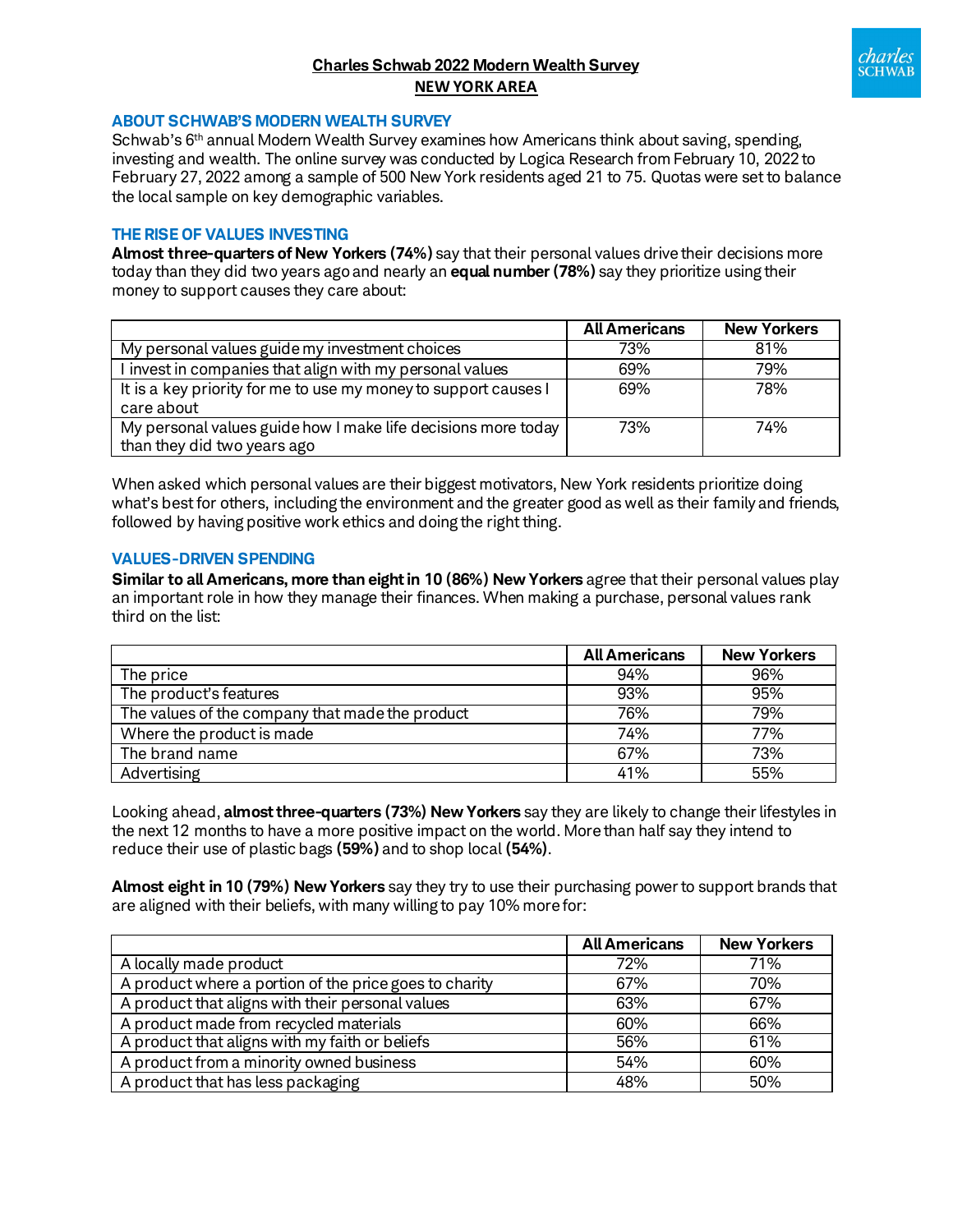

# **Charles Schwab 2022 Modern Wealth Survey NEW YORK AREA**

## **VALUES-DRIVEN INVESTING**

**Over eight in 10 (81%)** New York investors agree that their values guide their investment choices, with the following factors influencing investing decisions, among others:

|                                                               | <b>All Americans</b> | <b>New Yorkers</b> |
|---------------------------------------------------------------|----------------------|--------------------|
| Company performance                                           | 96%                  | 97%                |
| The risk                                                      | 94%                  | 95%                |
| <b>Stock Price</b>                                            | 93%                  | 93%                |
| Company reputation                                            | 91%                  | 93%                |
| Diversification, how the fund or company fits into my overall | 90%                  | 93%                |
| portfolio                                                     |                      |                    |
| The expected dividends                                        | 92%                  | 92%                |
| The sector or the industry                                    | 86%                  | 89%                |
| Corporate values                                              | 81%                  | 85%                |
| For individual stock, how the company treats its employees    | 81%                  | 80%                |

## **PRIORITIZING VALUES IN THE WORKPLACE**

**Similar to all Americans, nine in ten (93%) New York-based workers** say that it is important for them to feel fulfilled by their work:

|                                                                                                         | <b>All Americans</b> | <b>New Yorkers</b> |
|---------------------------------------------------------------------------------------------------------|----------------------|--------------------|
| It is important to me to be fulfilled by my work                                                        | 89%                  | 93%                |
| My personal values guide how I manage my career                                                         | 84%                  | 90%                |
| Having colleagues and co-workers who respect my personal<br>values is important to me                   | 85%                  | 87%                |
| I chose my career path based on my personal values and<br>affinities                                    | 74%                  | 83%                |
| I chose my employer based on their values                                                               | 63%                  | 71%                |
| My work defines who I am                                                                                | 56%                  | 70%                |
| I would work for a lower salary for a company that better<br>represents my personal values or interests | 59%                  | 62%                |

When looking at the factors that influence New York workers' decisions when it comes to selecting a new job, salary and work life balance are the top factors. Sharing similar values is higher than job title. Other influential factors include:

|                                                            | <b>All Americans</b> | <b>New Yorkers</b> |
|------------------------------------------------------------|----------------------|--------------------|
| The salary                                                 | 93%                  | 96%                |
| Work life balance                                          | 93%                  | 95%                |
| The hours                                                  | 92%                  | 94%                |
| The employee benefits (Healthcare, $401(k), $ )            | 89%                  | 93%                |
| The flexibility of where I work (office, home, anywhere)   | 87%                  | 91%                |
| Opportunity for advancement                                | 84%                  | 89%                |
| The company's values/mission align with my personal values | 83%                  | 86%                |
| Working with people who share my values                    | 78%                  | 82%                |
| The stock options or equity compensation                   | 63%                  | 72%                |
| The job title                                              | 54%                  | 68%                |